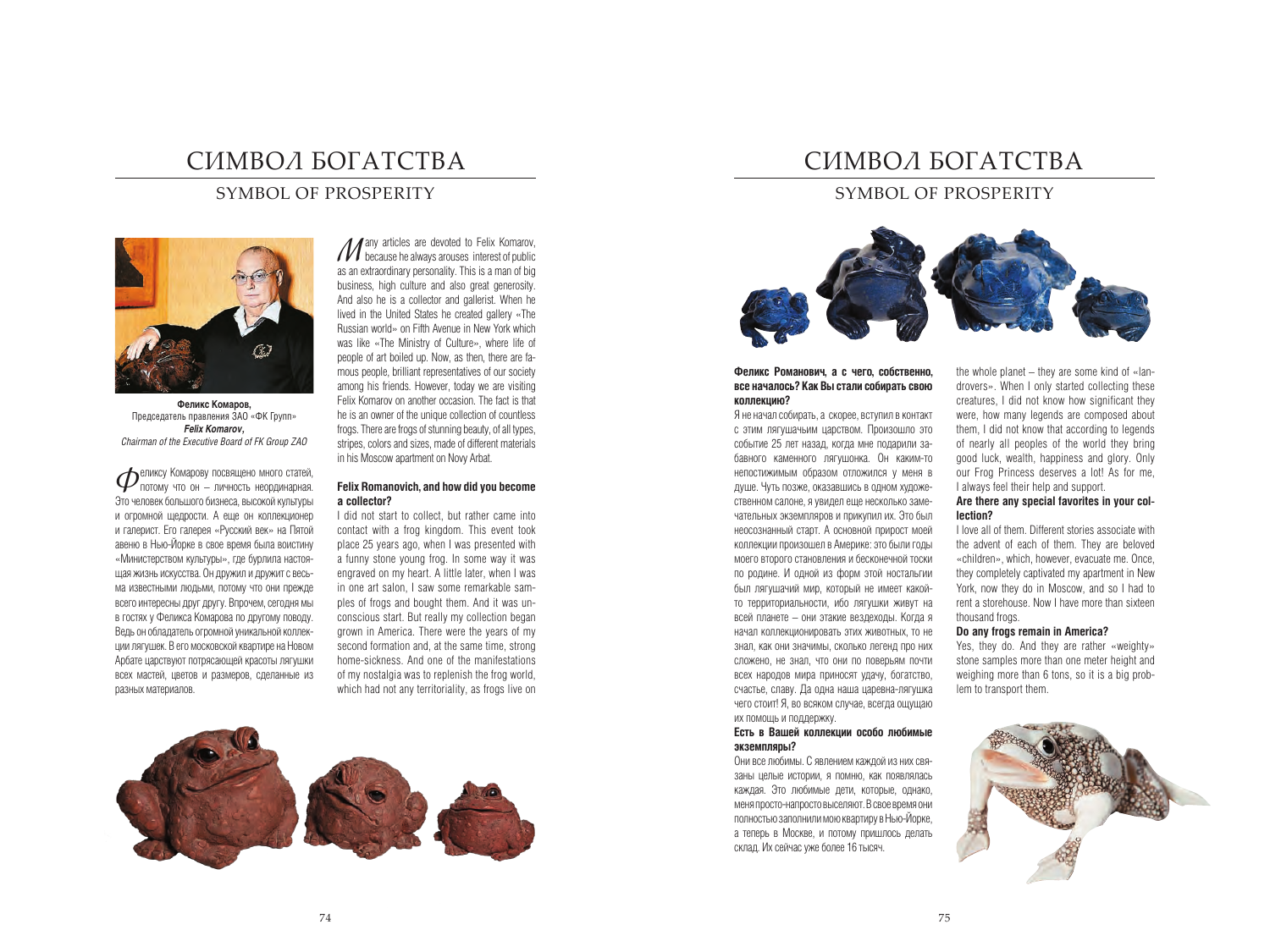# символ богатства

## SYMBOL OF PROSPERITY



## **And how do Asian frogs differ from European ones?**

When South-East Asia, China and Ceylon appeared in my business, more frogs with narrow eyes came to my collection. Of course, a national color is inevitable, and in every country frogs are made from different materials – stone, metal, wood... In my collection there are frogs of silver, precious stones, decorated with carvings, as well as frogs-netsuke. There is a huge frog- leader which watches and guards all of them. All of them are my favorites, they coexist peacefully, and we are close friends.

## **Are there any particularly memorable royalties things in your collection?**

Here is a memorable frog sitting on the head of Philippine. It is especially dear to me. The history of its appearance is interesting. When my friend, the eminent sculptor Ernst Neizvestny was modelling my bust and while walking he went out for a smoke, in his absence I was taking a scraper trying to «correct» something. At

#### **В Америке еще остались лягушки?**

Да, остались, и это достаточно весомые каменные экземпляры – высотой более метра и весом более 6 тонн, так что перевезти их – большая проблема. **Чем азиатские лягушки отличаются от европейских?**

С появлением в моем бизнес-пространстве Юго-Восточной Азии, Китая, Цейлона у меня стало больше лягушек с узкими глазами. Конечно, национальный колорит неизбежен, и в каждой стране лягушек делают из разных материалов – камня, металла, дерева... В моей коллекции есть лягушки из серебра, драгоценных камней, отделанные резьбой, а также лягушки-нецке. Есть огромная лягушка-лидер, которая за всеми следит и всех охраняет. Все мои любимцы мирно сосуществуют, они мне очень близки.



# символ богатства

# SYMBOL OF PROSPERITY

## **Есть особо памятные авторские вещи?**

Вот интересная лягушка с головой филиппинца. Она мне особенно дорога. Когда мой друг, выдающийся скульптор Эрнст Неизвестный, лепил мой бюст и во время работы иногда выходил покурить, то я в его отсутствие брал скребок и пытался что-то там «подправить». Эрнст сначала удивился, а потом дал мне огромнейший кусок специальной глины для того, чтобы я лепил сам. Я взял и сотворил абстрактного человека, а потом посадил ему на голову лягушку. Эрнст тогда очень внимательно посмотрел и сказал: «Хорошо, что ты занялся другим делом, у меня хоть одним конкурентом стало меньше».

Есть у меня лягушка, которую мне подарил Аль Пачино. Он оказался в моей галерее случайно и спросил, кто здесь хозяин. А я ответил, что «крестный отец» здесь я сам. Так мы позна-

first Ernst was surprised, but then he gave me a huge chunk of clay to sculpt myself. Well, I took it and created an abstract man and then put a frog on his head. Ernst looked at it very carefully and said, «Well, it's good that you have another profession – at leastl have one competitor fewer». There is a frog, which Al Pacino presented with me. Once he found himself in my gallery quite by chance and asked who the host was. And I answered that I was the «godfather» there. Then Al Pacino invited me to his solo performance, and then visited my New York apartment, where he was surprised at my frog kingdom, and gave me one more exhibit. There were frogs in the shape of cups, which were made in my gallery, and they sold well because people liked them. Frogs have to live in the world area, and I am pleased that these frogs-cups (and more than one hundred of them were put on the market are at home in it).